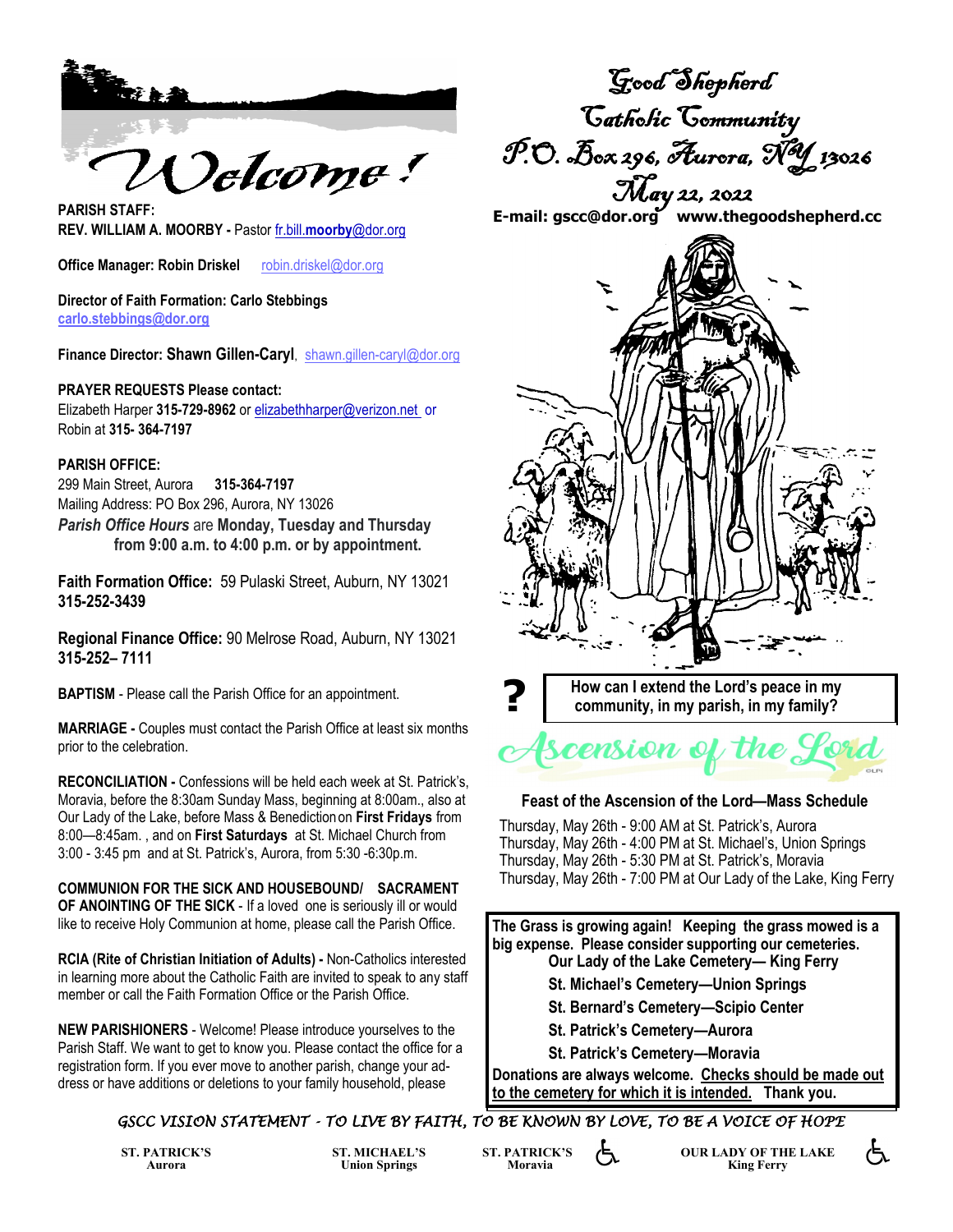#### **Readings for the week of May 22, 2022**

**Page Two**

**Sunday: 6th Sunday of Easter;** Acts 15:1-2, 22-29/Ps 67:2-3, 5, 6, 8 [4]/Rv 21:10-14, 22-23/Jn 14:23-29 **Monday:** Acts 16:11-15/Ps 149:1b-2, 3-4, 5-6a and 9b/Jn 15:26—16:4a

**Tuesday:** Acts 16:22-34/Ps 138:1-2ab, 2cde-3, 7c-8/Jn 16:5-11 **Wednesday: St. Bede the Venerable, Priest and Doctor of the Church; St. Gregory VII, Pope; St. Mary Magdalene de'Pazzi, Virgin** Acts 17:15, 22—18:1/Ps 148:1-2, 11-14/Jn 16:12-15 **Thursday: Ascension**: Acts 1:1-11/Ps 47:2-3, 6-7, 8-9 [6]/Eph 1:17-23 or Heb 9:24-28; 10:19-23/Lk 24:46-53 **Friday: St. Augustine of Canterbury, Bishop** Acts 18:9-18/ /Ps

47:2-3, 4-5, 6-7/Jn 16:20-23

**Saturday:** Acts 18:23-28/ Ps 47:2-3, 8-9, 10/Jn 16:23b-28 **Next Sunday: 7th Sunday of Easter:** Acts 7:55-60/Ps 97:1-2, 6- 7, 9 [1a, 9a]/Rv 22:12-14, 16-17, 20/Jn 17:20-26

#### **Mass Schedule for May 21—May 29 2022**

**Saturday 5/21 Vigil Mass for the Sixthh Sunday of Easter Mass:** 4:00 p.m. at St. Michael, Union Springs **+ For Joseph Hatzinger** by Cathy & Ted Hope **Sunday 5/22 Sixth Sunday of Easter Mass:** 8:30 am at St. Patrick Church, Moravia **+ For Floyd Steger** by Tom & Chris Steger **Mass:** 9:00 am at St. Patrick, Aurora **+ For the living & deceased members of GSCC Mass:** 10:30 am at Our Lady of the Lake, King Ferry **+ For Raymond Wilbur** by Diane Hoy **Monday 5/23 Mass:** 9:00 am at St. Patrick, Aurora **+ For Anna Marie Brown Streeter Tuesday 5/24 Mass:** 9:00 am at St. Patrick, Moravia **+ For Peg McDermott Wednesday 5/25 No Mass Thursday 5/26 ASCENSION THURSDAY Mass:** 9:00 am at St. Patrick, Aurora **+ For the living & deceased members of GSCC Mass:** 4:00 p.m. at St. Michael, Union Springs **+ For Anne VanDurme Mass:** 5:30 pm at St. Patrick Church, Moravia **+ For Marian Moretti Mass:** 7:00 pm at Our Lady of the Lake, King Ferry **+ For Leo Pocaro Friday 5/27 Mass:** 9:00 am at St. Patrick Church, Aurora **+ For Margie Secondo Saturday 5/28 Funeral Mass:** 9:00 am at St. Patrick, Aurora **+ For Fred Seither Saturday 5/28 Vigil Mass for the Seventh Sunday of Easter Mass: 4**:00 pm at St. Michael, Union Springs **+ For Ferd Morsch** by Nancey **Sunday 5/29 Seventh Sunday of Easter Mass:** 8:30 am at St. Patrick Church, Moravia **+ For the living & deceased members of GSCC Mass:** 9:00 am at St. Patrick, Aurora **+ For Louis Berry** by John & Cathy Kanalley  **Mass:** 10:30 am at Our Lady of the Lake, King Ferry **+ For Mary Colgan** by Marcia & Don Slocum

#### **VITAL STATISTICS Fiscal Year July 1, 2021—June 30, 2022 May 14/15 (week 46)**

#### **Thank you for your generosity each week.**

| Weekly Attendance ,                | 190          |
|------------------------------------|--------------|
| Budgeted Offering                  | \$5,162.88   |
| Weekly Envelope Offering           | \$2,539.00   |
|                                    | \$626.00     |
|                                    | \$1,022.00   |
| Total weekly offering              | \$4,187.00   |
|                                    | \$243,830.00 |
| YTD Budgeted Offering              | \$237,492.00 |
|                                    |              |
| <b>Cemeteries: St.Michael \$10</b> |              |

**I thank you for your generous support of your parish. You can give your financial support either by mailing your contribution envelope to the parish office or by giving electronically through**  *WeShare,* **that can be accessed on our parish website**. **www.thegoodshepherd.cc**

The imagery of the Lord, God the Almighty, Light of the new Jerusalem, and the Lamb as the lamp, is profound, as is the Church, the Bride of Christ. Are we good stewards of the Church through our gifts of time, talent, and treasure?

## **MEMORIAL DAY**

**Memorial Day Mass will be at Our Lady of the Lake Cemetery,**  this year at 10:00 a.m., in King Ferry on Monday, May 30th. Bring a lawn chair. In case of inclement weather, Mass will be in the church.

**The Annual Five Corners Grange Memorial Day Observance**  will be held at the Veterans Monument at the King Ferry Presbyterian Church, Route 90, King Ferry, on May 30 at 11:00a.m. Bring a lawn chair or blanket.

**The Town of Ledyard Memorial Day Service** will be held at St. Patrick Cemetery, Aurora on Route 90, (just north of the village of Aurora), on Monday, May 30th, at 2:00 p.m.

<u>. . . . . .</u>

**This week remember the following in your Masses and prayers on the Anniversary of their Deaths of those who died on the dates May 22— May 28. Lucie Isabelle Gentlecore 1999, Clarence Becker 1984, Alexis Hertel 1984, Father Robert J. Downs 2006, Estelle Perkins 1986, Ora DeForest 1987, Carlene Mackey 1991, Martin J. Halpin, Sr., 2008, Frank Stukitz 1975, Harold Mahaney 1985, Bertha Neuner 1993, Catherine Connell 1993, Caroline O'Brien 1993, Rose Williams 1996, Mary McCann 1973, Betty Garrett 1999, Alice Mulvaney 2004, Angelo D'Agostino 1983, Rubye Williams 1984, Emma Barnes 1988, Christopher Contino 1976, John Maloney 2000, Paul Lewis Manzell 2002, Alice Neville Green 2003, Frederick Jennings 2009, George J. Powers 2019.**